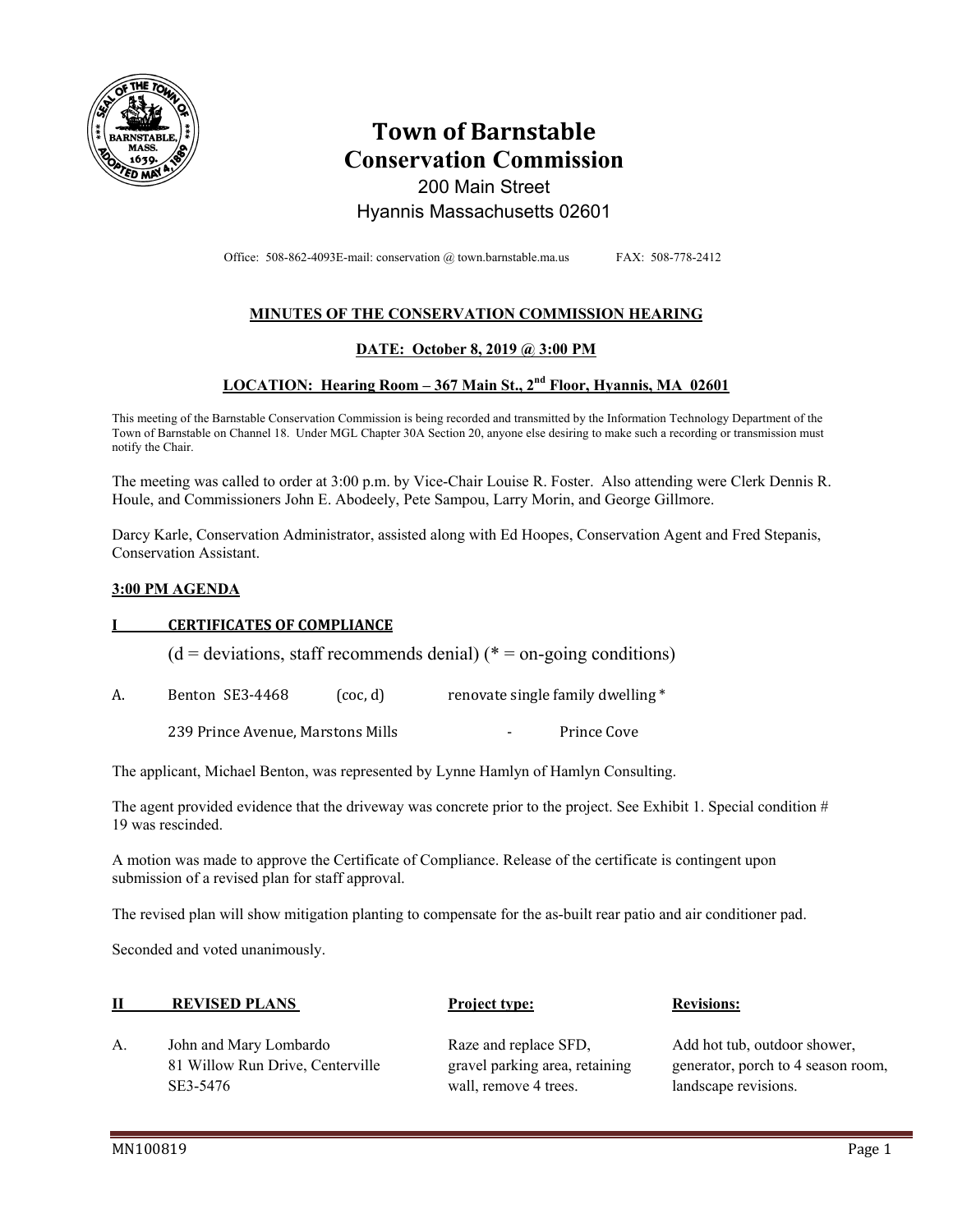The applicant represented himself along with Richard J. Tabaczynski P.E., and Charles Wentz, Landscaper.

Issues discussed:

- A question was raised about the 3 season porch being changed to 4 season room with foundation after the fact. Would this warrant an amended order application vs. a revised plan?
- Proposed outdoor shower should be labeled as a rinse station.
- Question raised is there a desire to have two rinse stations, or should one be removed from plan?
- Conservation staff would consider a 4 season room as an addition.

\*Applicant withdrew the revised plan and will file an amended order. Staff requested an email be sent confirming this decision.

| Ш | <b>EXTENSION REQUESTS</b>         | <b>Project type:</b>             | <b>Time Requested:</b> |
|---|-----------------------------------|----------------------------------|------------------------|
|   | A. Wayne Kurker, Trustee SE3-5118 | Elevate SFD; replace foundation; | 3 years                |
|   | 38 Magnolia Ave, W. Hyannisport   | addition; replace patio          |                        |

Wayne Kurker represented himself.

Issues discussed:

- This is the  $2<sup>nd</sup>$  3 year extension request.
- Need for 3 year extension, if project is almost complete.

 A motion was made to approve a two year extension. Seconded and voted unanimously.

#### **IV ENFORCEMENT ORDERS**

A. Todd & Sharon A. Forman - 326 Holly Point Rd. – Centerville – Map 232 Parcel 027. Alteration of resource area - Lake Wequaquet - by placing sand on pond shore and 50' buffer to Lake Wequaquet by placing sand, installing a drain, and placing hardscape without a permit.

#### Exhibits:

- A. GIS Plan showing location of resource areas in relation to house
- B. Sketch plan, photos and Determination of Applicability (DA\_08056) from 2008
- C. Photos of site conditions between 6/2/11 and 2014
- D. Photos of existing site conditions on July 19, 2019

The applicants were represented by Arlene Wilson, A.M. Wilson Associates

Issues discussed:

- Amend existing enforcement order
- Create an existing conditions survey/plan
- File a NOI (by December 6, 2019) to permit a smaller granite patio, reduce traprock along steps, address the drain issue, reduce the beach, to retain the retaining wall shown on landscape plan drawn by L. Hamlyn, and provide mitigation for the above.

A motion was made to approve the Amended Enforcement Order. Seconded and voted unanimously.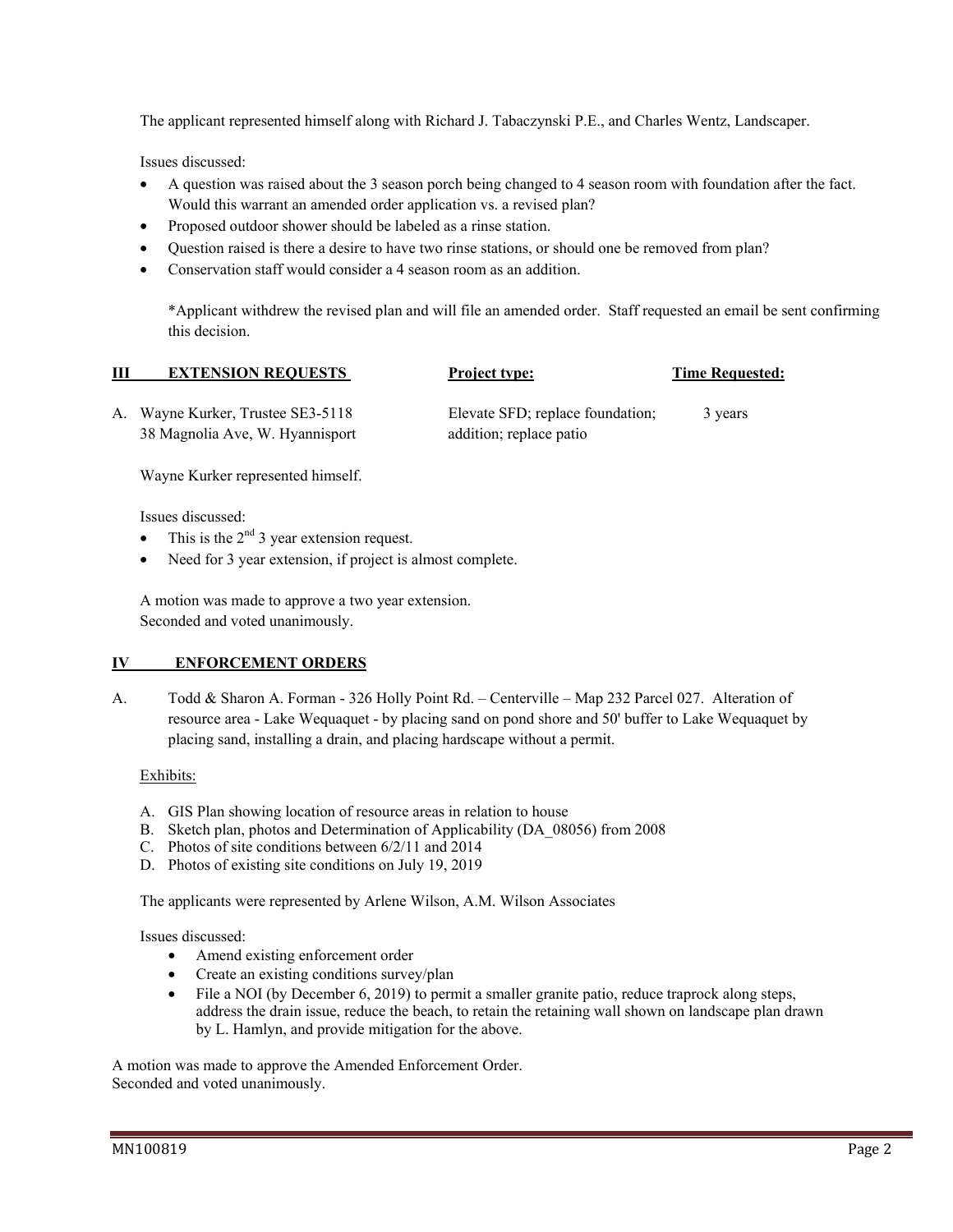B. Donald J. MacKinnon, Tr - 910 Main St., Cotuit – Map 035 Parcel 090. Alteration of resource area - Town Coastal Bank - by cutting vegetation and alteration of 50' and 100' buffer to a beach and salt marsh by cutting vegetation and placing shells on an unpermitted path.

Exhibits:

- A. GIS Plan showing location of resource areas and 3 properties involved in alteration
- B. Photos showing current conditions
- C. Photos of site prior to cutting
- D. Violator's Exhibit Preliminary restoration plan dated 10/7/19 by Wilkinson Ecological Design

The McKinnons's were represented by Seth Wilkinson, Wilkinson Ecological Design and Atty. Sarah Turano-Flores, Nutter, McClennen and Fish.

Laura Davis of 33 Oyster Place was represented by Arlene Wilson, A.M. Wilson Associates.

Issues discussed:

- Vegetation was cut on 3 properties, 910 Main Street, 33 Oyster Place, and 916 Main Street. As such, there will have to be agreement on the course and timing of restoration between the 3 property owners.
- Most of the vegetation was highly invasive plant species.
- Restoration planting of native species would be limited to 916 Main Street property. Allow natural regrowth of vegetation on 916 Main Street. On 33 Oyster Place, stockade fence would act as barrier to invasives.
- May file RDA for path.
- Will probably file a NOI to shift steps going down bank to west so they are on 910 property only. They may include the path as part of the NOI. Steps should be raised above grade rather than cut into bank.
- There is an open Order of Conditions under SE3-5504 for 910 Main Street. If the project is not moving forward then the McKinnon's should seek a Certificate of Compliance to close out that Order since some of the proposed mitigation planting on 910 Main Street would be into an area that is a proposed pool under the above Order of Conditions.

A motion was made to approve the Amended Enforcement Order. Seconded and approved unanimously.

## **V WARNING LETTERS**

A. Kidder, Stephen W & Elefante, Mark B Trs & 225 Ocean Avenue Realty Trust – 225 Ocean View Ave., Cotuit – Draining pool onto street that runs into coastal beach.

Noted.

#### **4:30 PM AGENDA**

This meeting of the Barnstable Conservation Commission is being recorded and transmitted by the Information Technology Department of the Town of Barnstable on Channel 18. Under MGL Chapter 30A Section 20, anyone else desiring to make such a recording or transmission must notify the Chair.

## **VI NOTICES OF INTENT**

**Town of Barnstable DPW- Water Supply Division.** Demolition of existing Mary Dunn 4 well and installation of new well at 0 & 789 Mary Dunn Road, Barnstable as shown on Assessor's Map 331 Parcels 003-003 and 005. **SE3- 5719 SE3-5722 \$78.88**